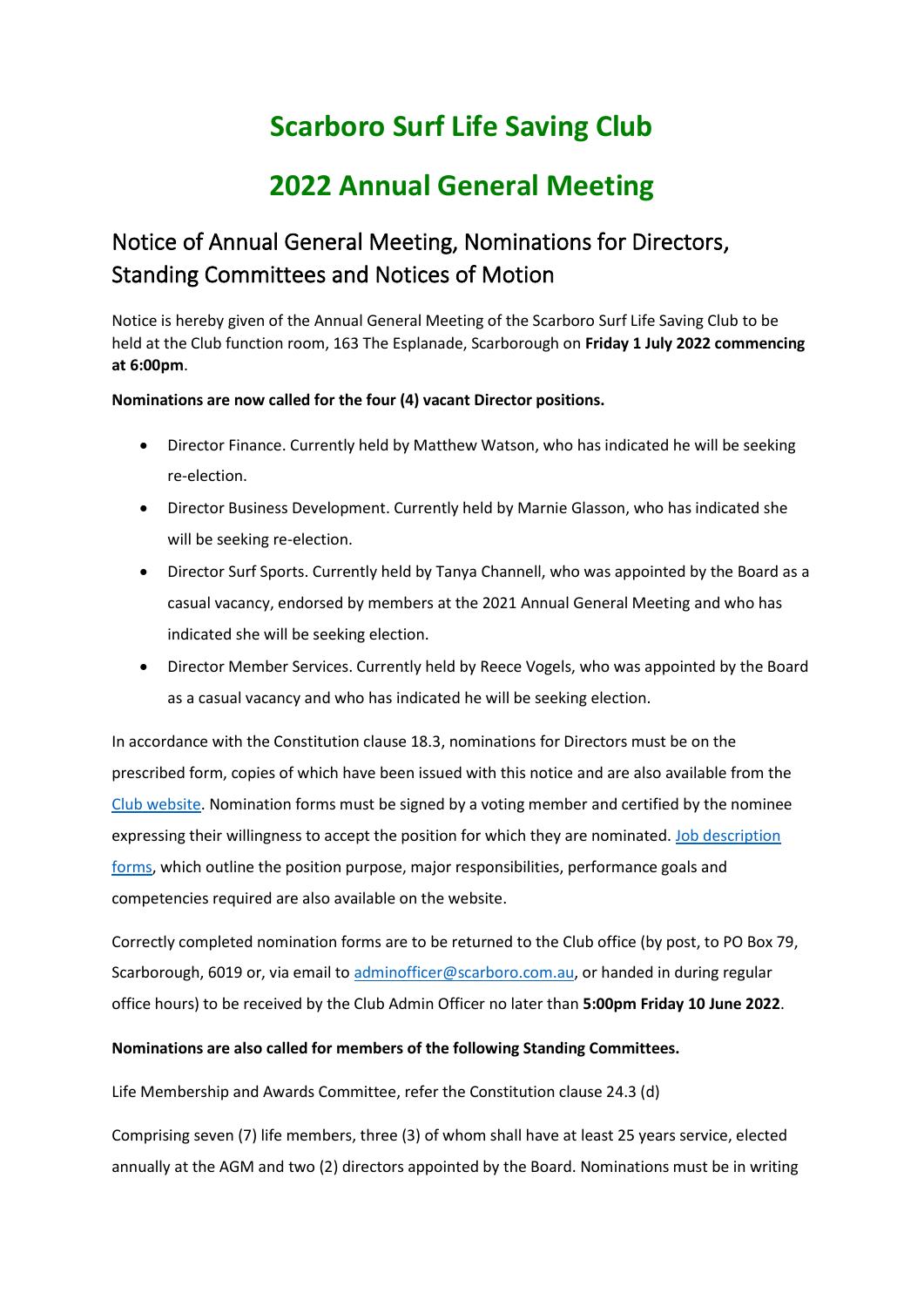on the prescribed form, copies of which are available from the [Club website](http://www.scarboro.com.au/meetings-minutes/) or the Club office during regular office hours. Nominations must be signed by the nominee certifying their willingness to accept election to the Committee and are to be received by the Director Administration not later than 15 minutes prior to the scheduled start time of the meeting.

#### Disciplinary Committee, refer the Constitution clause 12.1

Comprising five (5) life members, appointed by the Board at its first meeting following the AGM. Nominations must be in writing on the prescribed form, copies of which are available from the Club [website](http://www.scarboro.com.au/meetings-minutes/) or from the Club office during regular office hours, signed by the nominee and bear the signatures of the nominator and seconder, both of whom shall be members with the right to vote; and submitted to the Director Administration at the AGM.

#### Audit and Finance Committee, refer the Constitution clause 24.3 (f)

Comprising Director of Finance, who shall chair the committee, and at least two members, one of whom shall be a Director, appointed by the Board at its first meeting following the AGM. Nominations must be in writing on the prescribed form, copies of which are available from the [Club](http://www.scarboro.com.au/meetings-minutes/)  [website](http://www.scarboro.com.au/meetings-minutes/) or from the Club office during regular office hours, signed by the nominee and submitted to the Director Administration at the AGM.

#### Constitution and Policy Review Committee, refer the Constitution clause 24.3 (g)

Comprising a minimum of three members, appointed annually by the Board at its first meeting following the AGM. Nominations must be in writing on the prescribed form, copies of which are available from the [Club website](http://www.scarboro.com.au/meetings-minutes/) or from the Club office during regular office hours, signed by the nominee and submitted to the Director Administration at the AGM.

#### **Notices of Motion**

In accordance with the Constitution clause 14.3 (b), a request for any Notices of Motion for consideration at the meeting is also called. Any such notice must be received in writing by the Club Administration Officer no later than **5:00pm Friday 10 June 2022**. A Notice of Motion must state the motion to be considered and include any background or supporting information.

#### **Agenda**

Following the return of nominations for directors and receipt of any notices of motion, the Agenda for the AGM will be circulated to all members eligible to vote on Friday 17 June 2022.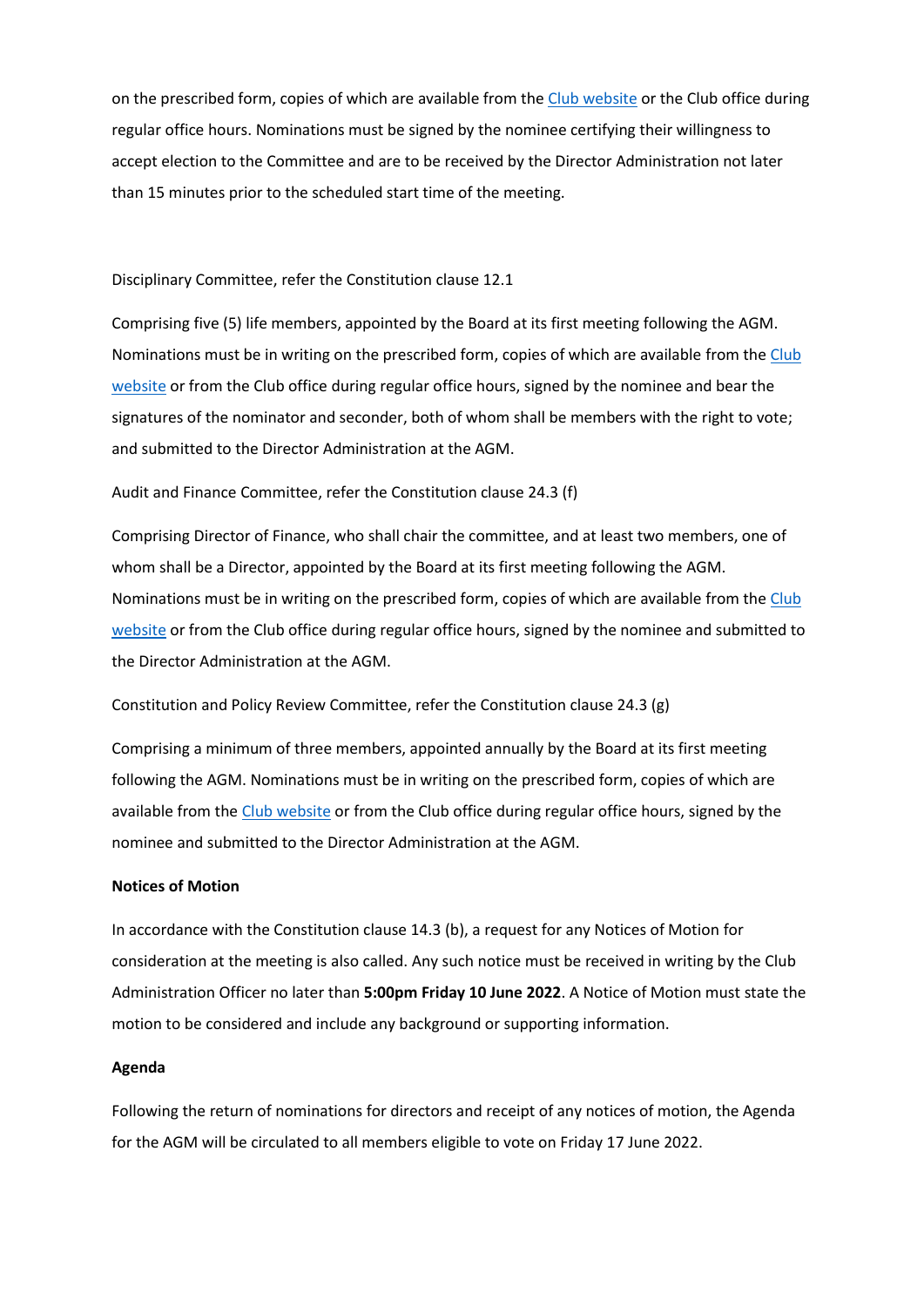#### **Annual Report**

The Club's Annual Report, incorporating the Financial Statements of the Club for the year ended 30 April 2022 will be available on the Club website prior to Friday 24 June 2022.

## Eligibility to Vote and Postal Voting

Voting is restricted to Active, Active Reserve, Long Service and Life Members; Directors and those members in any membership category who have been appointed as an Officer of the Club for the 2021/22 season; are financial for the ensuing 2022/23 season prior to the start of the meeting and are not in arrears of any other obligations to the Club.

For the 2022 AGM, the Board has not endorsed postal voting for Directors and relevant standing committees owing to there being no current WA Government COVID-19 restrictions on attendance at indoor venues.

## Expressions of Interest – Appointed Officers

Expressions of interest from members for Appointed Officer and Co-ordinator roles for the 2022/23 season are also called for. All expressions of interest must be on the prescribed nomination form, copies of which are available from th[e Club website](http://www.scarboro.com.au/meetings-minutes/) or from the Club office during regular office hours. Nomination forms must be signed by the nominee and submitted to the Club Administration Officer for the attention of the Director Administration by **5:00pm Friday 10 June 2022**. Job description forms, which set out the expectations from taking on appointed positions are also available on the website.

| <b>Assistant Education Officer</b> | Drone Officer                         | Patrol Officer                  |
|------------------------------------|---------------------------------------|---------------------------------|
| <b>Assistant Patrol Officer</b>    | <b>Education Officer</b>              | Peer Support Officer (x2)       |
| <b>Bar Manager</b>                 | First Aid Officer                     | Pool Captain                    |
| Beach Captain                      | Gear Officer                          | R&R Captain                     |
| <b>Board Captain</b>               | Gym Officer                           | Race Secretary                  |
| <b>Boat Captain</b>                | Historian                             | <b>RWC Officer</b>              |
| Cadet Officer                      | <b>IRB Officer</b>                    | Safety Officer                  |
| Cadet / Youth Competition Officer  | Nipper Officer                        | Ski Captain                     |
| Canteen Manager                    | Lifesaving Captain                    | Social Officer                  |
| Club Rooms Officer                 | March Past Captain                    | <b>Starfish Nippers Officer</b> |
| <b>Communications Officer</b>      | Member Protection Information Officer | Swim Captain                    |
| <b>Competition Officer</b>         | Membership Officer                    | Youth Development Officer       |
| <b>Complaints Manager</b>          | Merchandise Manager                   |                                 |

Appointed Officer roles for the 2022/23 season are: